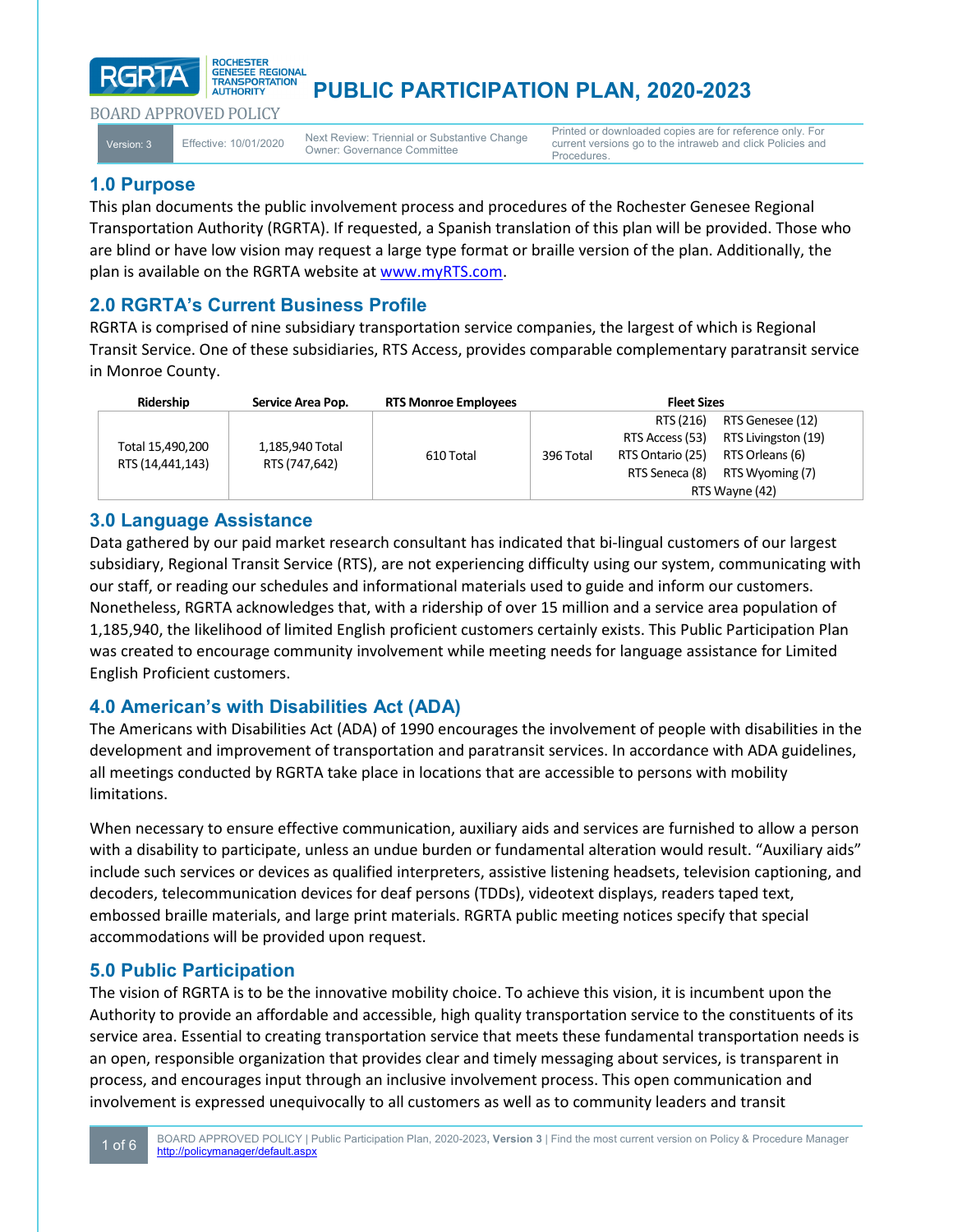

stakeholders from the business, social services, and institutional sectors.

To ensure that citizen input occurs on a regular basis, public meetings are scheduled routinely and in the event of special projects. The advent of new technologies has afforded RGRTA the opportunity to interact with and seek involvement from members of its service area more broadly than in the past. Social media, texting, and email are invaluable tools for soliciting input about the needs and desires of the community, thereby allowing the Authority to gather public input to tailor programs and initiatives to serve the citizens in the area.

### **5.1. Social Media, Email and Text Outreach**

RGRTA uses social media, text messages, and email newsletters to interact with individuals, groups, businesses, and strategic partners to improve customer satisfaction. Social media and direct email communication is used as a method of public participation as well as information sharing and gathering.

### **5.2. Public Website**

BOARD APPROVED POLICY

**RGRTA** 

RGRTA provides transparency into the organization through the posting of minutes and other governance related documents on its website ([www.myRTS.com\)](http://www.myrts.com/). The website is also utilized for customer outreach and includes an interactive route planner, a "Special Projects and Route Planning" section and comment submission capabilities.

The website provides basic information about RGRTA, including the most up to date information regarding fares, schedules, events, programs, and news. All public workshops, information meetings, and hearings are advertised on the RGRTA website. The website is also used as a medium in which customers and the public can provide comments during a study.

### **5.3. Digital & Newspaper Advertisements, and News Releases**

To solicit participation, these media are used to advertise changes in fares and service, as well as the meetings and hearings associated with such changes. These mediums are also used to advertise and disseminate information about RGRTA that at times may be strictly informational only and may not require public participation.

### **5.4. Meetings**

Public information meetings are valuable for offering information, gathering community input, raising community awareness, and for developing trust and a sense of partnership with the community. For RGRTA, public information meetings are held in the following formats:

### **5.4.A. Neighborhood Meetings**

These meetings are intended to offer information and gather input from residents living directly around the RGRTA campus in the City of Rochester. The Authority has fostered a strong relationship with the Beechwood Neighborhood Coalition, the North East Main Neighbors United, and the East Main Street Business Association.

RGRTA often provides slides and image boards to illustrate topics of discussion. Participants are encouraged to ask questions of RGRTA staff members in attendance. Questions are answered during the meeting or, when needed, in-depth answers are provided as a follow up to the meeting. All customer and community feedback are entered into our Customer Relationship Management (CRM) tool.

Neighborhood meetings are advertised by the neighborhood association via email to its membership as well as on its website. RGRTA also mentions its attendance at neighborhood meetings on its social media outlets.

### **5.4.B. Public Meetings**

Notices for public meetings are advertised on the RGRTA website, and via other social media outlets, as well as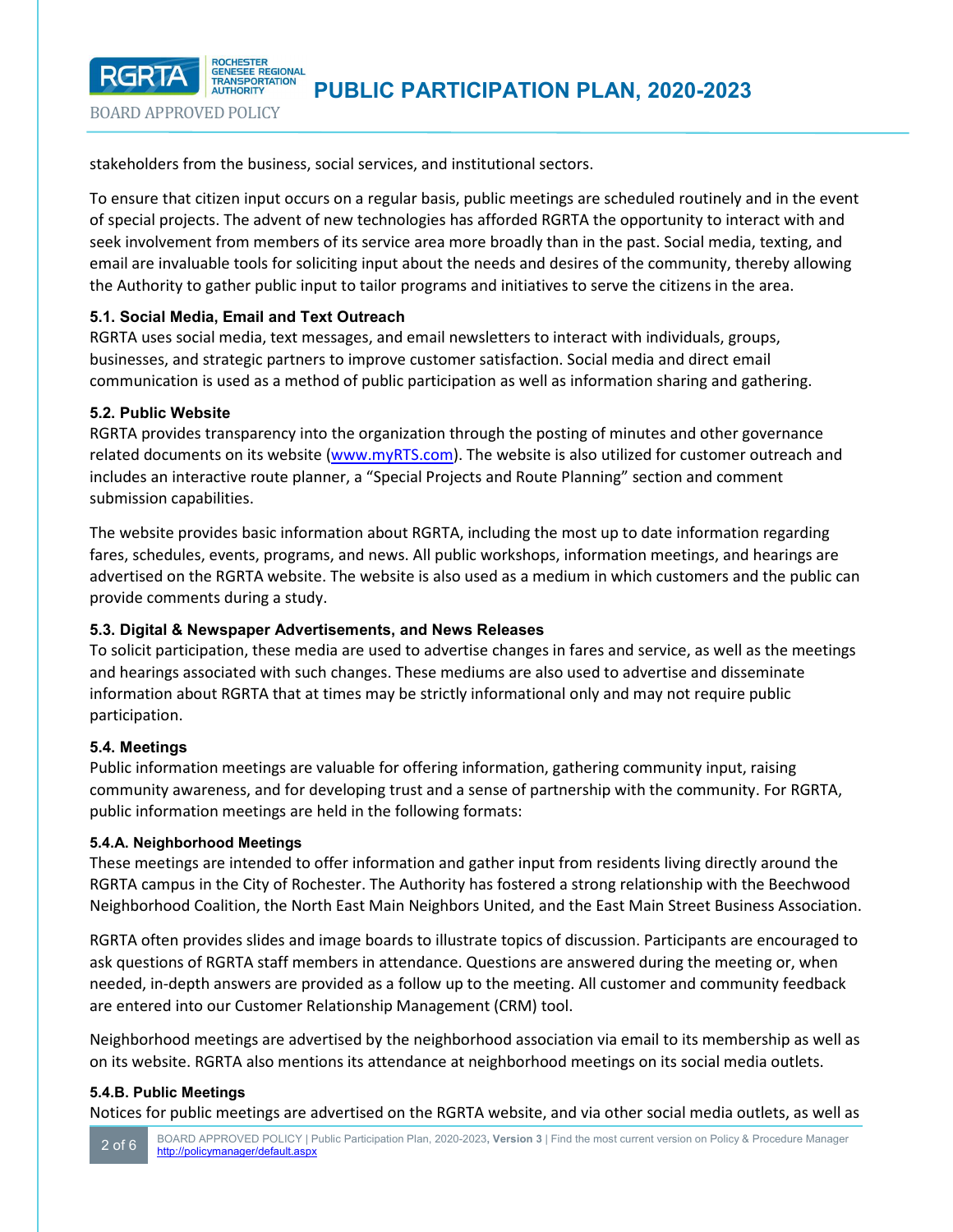

in buses, on bus shelters and community bulletin board locations in the service area where the meeting is scheduled to take place. Targeted customers may be sent an email, text, or direct mail communication regarding information meetings thought to be of particular interest to them. For example, a meeting seeking to provide information to and receive input from the paratransit community would be promoted by sending email or direct mail communication to all registered paratransit customers in addition to the general postings in the community and on the Authority website and Facebook and Twitter page.

### 1. PUBLIC LISTENING/INFORMATION SESSIONS

The sessions are held at handicap accessible facilities at varying times during the day to accommodate the schedules of those interested in attending. Meetings are facilitated by members of the RGRTA Service Planning Department along with staff from the Communications & Marketing Department and other relevant staff members as appropriate for the issue at hand. Public Information Sessions typically include an American Sign Language Interpreter. If attendees request the presence of one or more language interpreters, or request other auxiliary aids, those are provided as well.

2. PUBLIC MEETING PRESENTING DRAFT ALTERNATIVES

As routes are revised, customer input is collected and incorporated where possible. A public meeting is held for presenting draft route adjustment alternatives. These meetings are held at an accessible facility. Public meetings presenting draft Alternatives are facilitated by members of the RGRTA Service Planning Department along with staff from the Communications & Marketing and Customer Service Departments and other relevant staff members as appropriate for the issue at hand.

3. PUBLIC NOTIFICATION OF FINAL RECOMMENDATIONS

If a recommended route adjustment does not require a public hearing, final recommendations are posted on RGRTA's website along with a timetable for implementation.

### **5.4.C. Public Hearings**

BOARD APPROVED POLICY

**RGRTA** 

If a formal public hearing is required, a presentation will be made that provides information about the need and purpose of the proposal being presented.

Members of the public are invited to register to speak at the hearing or to submit written comments. The presentation will also be posted on the Authority's website and the public will be able to submit written comment for at least 3 days following the hearing.

Basic questions regarding the proposal may be addressed during the hearing at the discretion of the presenter; however, detailed questions will be answered in writing and posted on the Authority's website within a reasonable amount of time after the close of the public comment period. These questions and answers will be made a part of the official transcript of the proceeding. Public hearings are facilitated by staff from the Communications & Marketing Department along with members of the Service Planning Department, other relevant staff and a member, or members, of the Executive Management Team.

These meetings are advertised as public hearing notices in the local daily newspaper, the *Democrat and Chronicle*, as well as on the RGRTA website, via social media posts, signage on buses, news releases issued to local media outlets, and invitations to customers and special groups. When prudent, paid public hearing notices will also run in the community newspapers prevalent to the affected town or village. Paid advertisements include contact information about the availability of language assistance.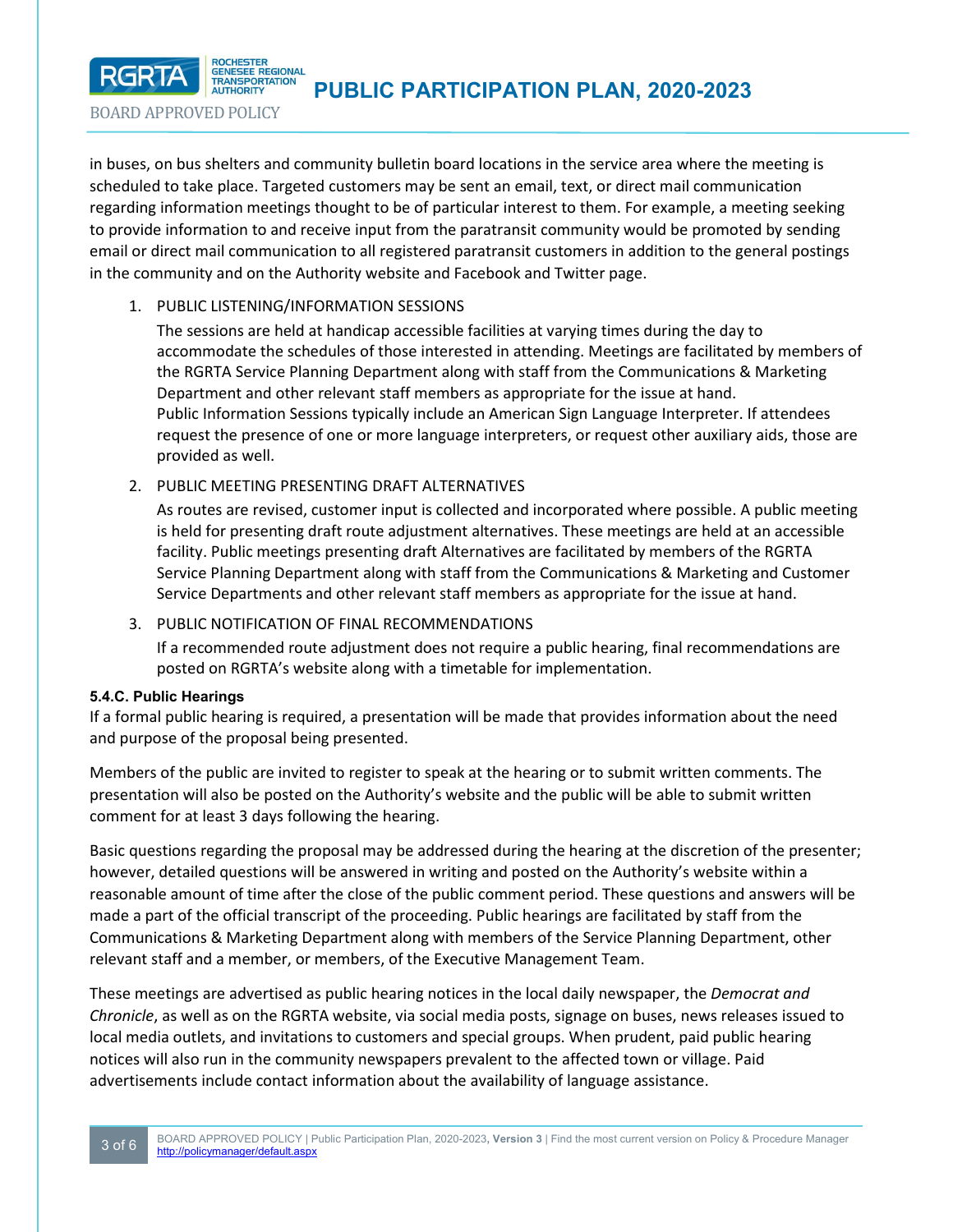

BOARD APPROVED POLICY

GENESEE REGIONAL  **PUBLIC PARTICIPATION PLAN, 2020-2023** 

All attendees are asked to register their attendance regardless of whether they have asked to speak. RGRTA will provide all attendees with a comment card for their use. Public hearings are recorded by a stenographer so that the meeting, along with all written commentary, questions, and answers are recorded and made a part of the public record. The entire record of the hearing is presented to the RGRTA Board of Commissioners before a decision is made on the proposal.

RGRTA will provide a report of all public comments received, RGRTA's responses to the comments, and any recommended changes in the proposal because of public comment to the Board of Commissioners. The report will be posted to the website. The Board of Commissioners may authorize the implementation of the changes or may direct other action.

### **5.4.D. Open House – RTS/Paratransit**

These meetings are intended to offer information and gather input from customers and community stakeholders about RTS service. They are held on a quarterly basis in various accessible locations around the RTS service area and are typically facilitated by members of the Communications & Marketing Department, the Customer Service Department, and a member or members of the Executive Management and Leadership Teams. Some RTS Open Houses have a scheduled topic for discussion that is publicized before the meeting and others are conducted as an open forum to address any issues that members of the public bring forth. RGRTA will track the customer feedback received during the open houses in our Customer Relationship Management System and customers are contacted, if they indicate they would like a follow up regarding their concern or question within 1 week after the open house is held. Future consideration may be given to host these "open forum" meetings virtually in an on-line chat format to allow even greater public participation.

### **5.4.E. Informal Community Meetings**

These meetings are held at the request of specific community groups who take on the responsibility of advertising the meeting and inviting the participants. RGRTA personnel make every effort to provide complete, accurate, and timely information at these opportunities. Questions asked and concerns raised that cannot be resolved at the meeting will be resolved afterward and the resolution communicated to those in attendance, either in written form by the project manager or at a follow-up meeting. Meeting organizers are encouraged to inform RGRTA meeting planners of the need for language assistance service prior to the meeting so that arrangements can be made. Some of the meetings of this nature are held to gain public input, while others are organized to provide instruction on how to ride the bus.

### **5.5. Regional Customers**

In addition to RTS and RTS Access, RGRTA is comprised of seven regional transportation subsidiaries. They are RTS Genesee, RTS Livingston, RTS Ontario, RTS Orleans, RTS Seneca, RTS Wayne, and RTS Wyoming. RGRTA provides information to and seeks commentary from customers residing in the communities serviced by these transit subsidiaries utilizing the same methods employed by RTS. In addition, regional bus schedules printed in Spanish (paper and electronic format) are made available in those regions with a high Hispanic population, as are bus shelter schedule information posters. A "How to Enjoy the Ride Guide" (paper format) is also distributed by the regional subsidiaries.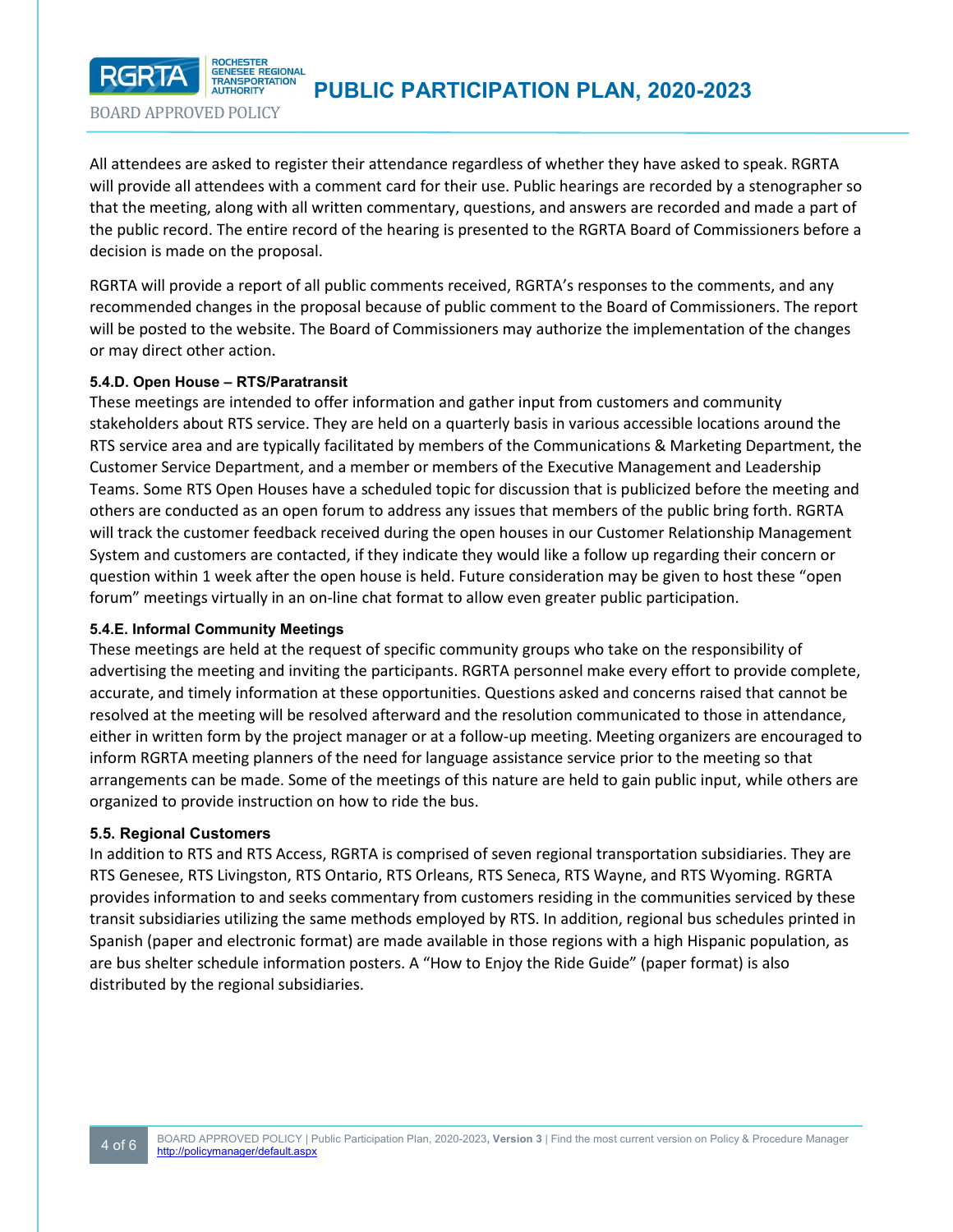**PUBLIC PARTICIPATION PLAN, 2020-2023** 

BOARD APPROVED POLICY

**RGRTA** 

### **6.0 Equity Impact or Fare Changes**

GENESEE REGIONAL

RGRTA undertakes public participation and outreach process for

- 4. Major service changes determined to have disparate impact; or
- 5. Major service changes determined to have disproportionate burden; or
- 6. Fare changes.

This process includes public outreach, solicitation of public comment, and may include public hearing(s).

RGRTA will translate materials into, and provide translation services for, the language of any LEP language group as specified in the Language Assistance Plan.

Special promotional fares are not included in the requirements of this section.

### **6.1. Public Outreach**

RGRTA posts information and accepts comments regarding the proposed changes in person (written or verbal), on its website, and via the USPS mail. RGRTA will:

- a. Hold multiple public information meetings in affected communities;
- b. Hold stakeholder group meetings; and
- c. Present changes to elected government officials.

RGRTA will consider the population likely to be affected and the resources available to determine how best to enhance participation by affected minority, low-income, and/or LEP persons. The purpose of these efforts is to include minority, low-income, and LEP populations in the planning stages.

### **6.2. Soliciting of Public Comment**

RGRTA will disseminate information, solicit public comment, and respond to public comment on transit service and fare changes to the extent reasonable and practical.

Fare changes or major service changes are submitted to the RGRTA Board of Commissioners upon an initial round of public discussion.

### **6.3. Public Hearing**

Anytime RGRTA conducts a public hearing, the RGRTA Board of Commissioners will authorize formal solicitation of public commentary. RGRTA will conduct public hearings for situations including, but not limited to, a major service change found to have either a disparate impact or a disproportionate burden, or a proposed fare change.

RGRTA will publish a notice of the proposed change(s) in newspapers of general circulation and, if applicable, in newspapers oriented to the specific groups or communities affected and in buses. Such published notices will include the date, time, and location of any public hearings.

Not sooner than 30 days after the notices are published and posted at least one public hearing shall be held.

RGRTA will provide a report of all public comments received, RGRTA's responses to the comments, and any recommended changes in the proposal because of public comment to the Board of Commissioners. The Board of Commissioners may authorize the implementation of the changes or may direct other action. Final public notice of major changes in service or any changes in the fare structure will be given via the methods stated above.